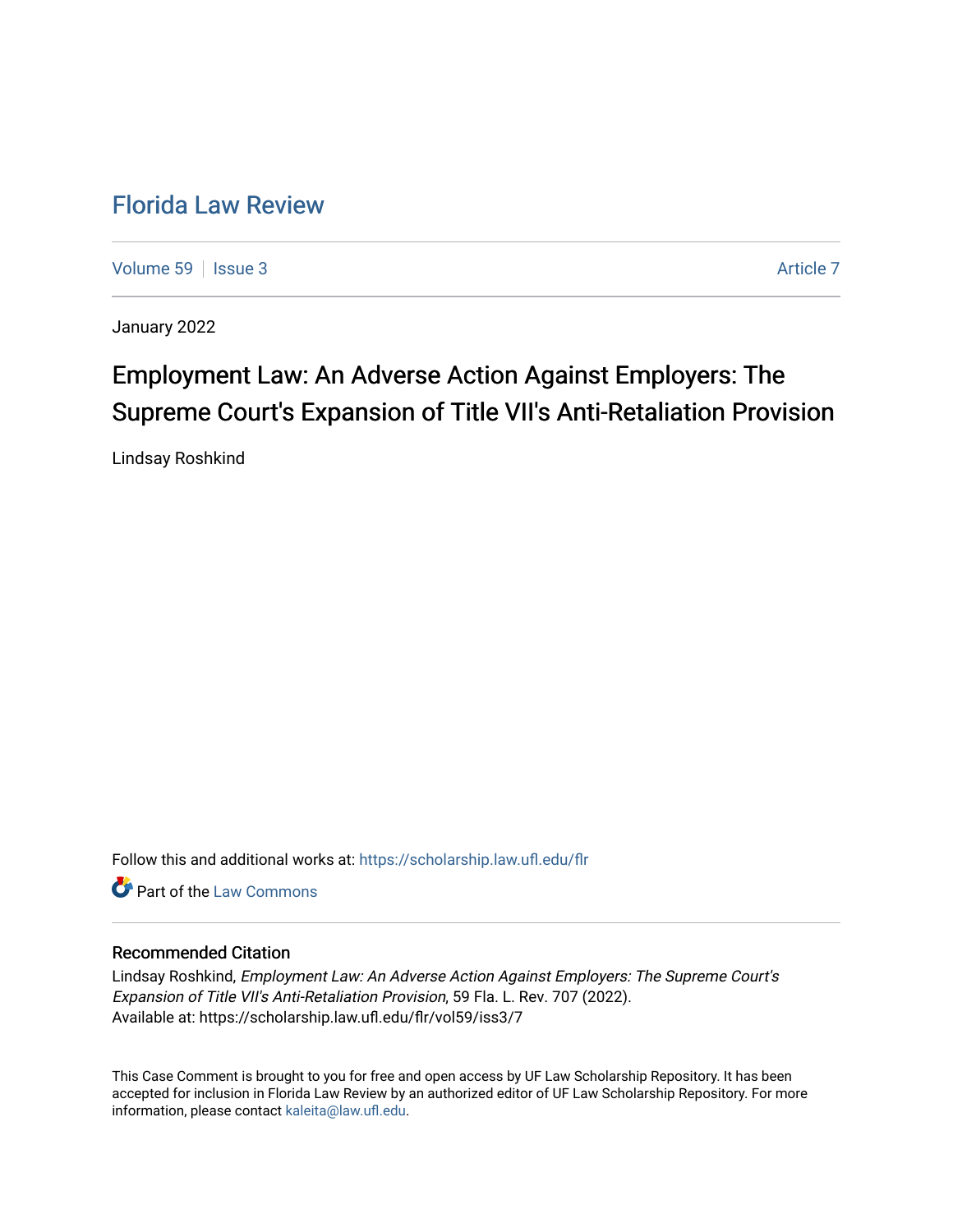## EMPLOYMENT LAW: AN ADVERSE ACTION AGAINST EMPLOYERS: THE SUPREME COURT'S EXPANSION OF TITLE VII'S ANTI-RETALIATION PROVISION

## *Burlington Northern & Santa Fe Railway Co. v. White,* **126 S.** Ct. 2405 **(2006)**

## *Lindsay Roshkind*

The goal of Title VII of the Civil Rights Act of 1964' is to compensate individuals who have suffered as a result of an unlawful employment practice.2 Respondent's supervisor sexually harassed her, so Respondent complained to Petitioner, her employer.<sup>3</sup> Subsequently, Respondent was reassigned to a less desirable **job** and suspended for thirty-seven days for insubordination.4 After Respondent invoked Petitioner's internal grievance procedure, it was determined that Respondent was in fact not insubordinate.5 Respondent was thus reinstated and awarded backpay for the suspension period.<sup>6</sup>

Respondent filed a Title VII action in federal district court.<sup>7</sup>

1. 42 U.S.C. § 2000e-2(a) (2000). Title VII prohibits discrimination against any individual on the basis of "race, color, religion, sex, or national origin." *Id.;* Jan W. Henkel, *Discrimination by Supervisors: PersonalLiability under Federal Employment Discrimination Statutes,* 49 FLA. L. REv. 765,768 (1997). Additionally, Title VII includes an anti-retaliation provision, which prohibits discrimination against an employee or job applicant who opposes an employment practice which is unlawful under Title VII or who has "made a charge, testified, assisted, or participated in" a Title VII proceeding or investigation. § 2000e-3(a).

2. Faragher v. City of Boca Raton, 524 U.S. 775, 805-06 (1998) (citing Albemarle Paper Co. v. Moody, 422 U.S. 405, 418 (1975)).

3. Burlington N. & Santa Fe Ry. Co. v. White, 126 **S.** Ct. 2405, 2409 (2006).

*4.* Id. Prior to Respondent's reassignment, her primary responsibility was to operate a forklift. Id. However, after she was reassigned, her responsibilities involved cleaning up trash along the railway, cutting back bushes, and transporting track materials. Id. Thereafter, Respondent filed two complaints with the Equal Employment Opportunity Commission (EEOC). **Id.**

5. Id. Respondent not only took advantage of Petitioner's internal grievance procedure, but also filed complaints with the EEOC. Id. The EEOC formulates guidelines that are not binding authority, but courts use them as a source of informed judgment. Meritor Sav. Bank v. Vinson, 477 U.S. 57, 65 (1986) (quoting Gen. Elec. Co. v. Gilbert, 429 U.S. 125, 141-42 (1976)).

*6. Burlington,* 126 **S.** Ct. at 2409.

7. *Id.* at 2410.

<sup>\*</sup> J.D. anticipated May 2008, University of Florida Levin College of Law; B.B.A. 2005, The George Washington University. I would like to thank my mom, Robin Roshkind, and my dad, David Roshkind, for always encouraging me to pursue a legal career and for their love and support over the years. I would also like to thank my sister, Corey Gil, for always challenging me to succeed at things I thought were impossible and my aunt, Susan Jacobson, for being my biggest fan. To my grandparents, thank you for always being there for me and lastly, I would not be who I am today if it were not for my friends - Thank you all!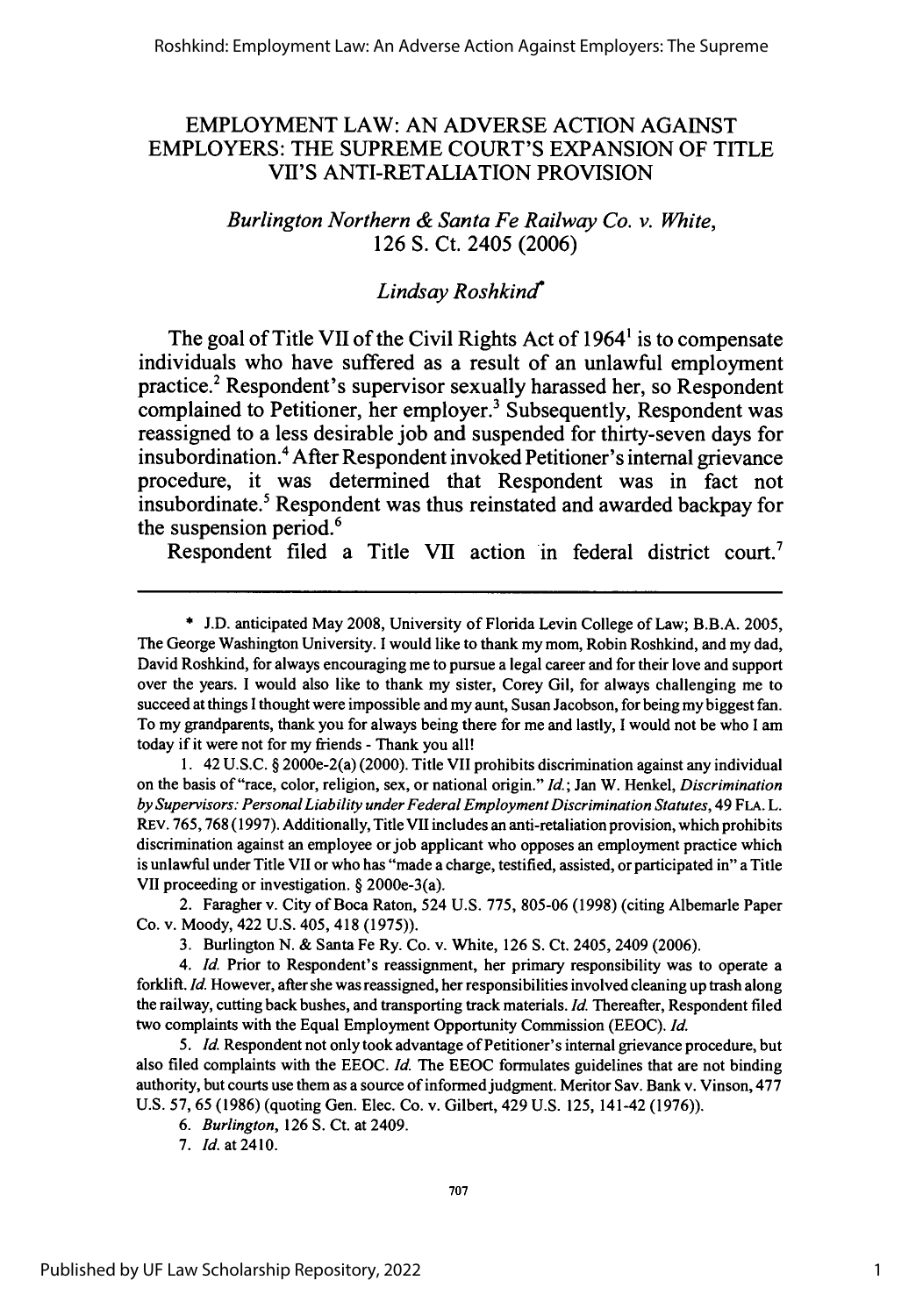#### *FLORIDA LAW REVIEW*

Respondent claimed that the change in her **job** responsibilities and the thirty-seven day suspension violated Title **VII's** anti-retaliation provision. The jury found in Respondent's favor.<sup>9</sup> The district court denied Petitioner's motion for judgment as a matter of law and entered judgment for Respondent.<sup>10</sup> The Sixth Circuit Court of Appeals, sitting en banc, affirmed the district court's judgment, finding in favor of Respondent on both retaliation claims.<sup>11</sup> The United States Supreme Court granted certiorari, $^{12}$  recognizing the need to conform the courts of appeals' conflicting opinions regarding the scope of Title VIl's anti-retaliation provision.<sup>13</sup> The Court affirmed the Sixth Circuit,<sup>14</sup> and HELD: (1) the

11. White v. Burlington N. & Santa Fe Ry. Co., 364 F.3d 789, 791 (6th Cir. 2004) (en banc), *aff'd,* 126 **S.** Ct. 2405 (2006). The Sixth Circuit initially disagreed and held that neither the change injob responsibilities nor the suspension constituted retaliation as contemplated by Title VII. White v. Burlington N. & Santa Fe Ry. Co., 310 F.3d 443, 445-46 (6th Cir. 2002). However, the court's panel decision was vacated by the court sitting en banc. White v. Burlington N. & Santa Fe Ry. Co., 321 F.3d 1203, 1203-04 (6th Cir. 2003). Although the en banc court voted to affirm the district court's judgment, the judges disagreed on the standard to apply in adverse employment action cases. The majority opinion did not accept the EEOC's recommendation of a "reasonably likely to deter" standard, whereas the concurring opinion advocated for such a standard. *Compare White,* 364 F.3d at 798-800, *with id.* at 809 (Clay, **J.,** concurring).

12. *Burlington,* 126 S. Ct. at 2411.

13. *Id.* at 2408. Judicial circuits have come to differing conclusions as to the scope of the anti-retaliation provision of Title VII. *Id.* at 2410. The conflict concerns whether the challenged retaliatory action must be employment- or workplace-related and what degree of harm must result in order to constitute retaliation. *Id.* For instance, the Sixth Circuit concluded that the same standard should apply to both the retaliation provision and the substantive discrimination provision. *Id.* Specifically, the Sixth Circuit concluded that "the challenged action must 'resul[t] in an adverse effect on the 'terms, conditions, or benefits' of employment."' *Id.* (alteration in original) (quoting Von Gunten v. Maryland, 243 F.3d 858, 866 (4th Cir. 2001)). Additionally, the Fifth and Eighth Circuits restricted the application of the retaliation provision to acts "'such as hiring, granting leave, discharging, promoting, and compensating." Id. (quoting Mattern v. Eastman Kodak Co., 104 F.3d) 702, 707 (5th Cir. 1997)). However, both the Seventh and D.C. Circuits broadened the scope of the anti-retaliation provision to employer actions that would be "material to a reasonable employee," which means the employer's conduct would have "'dissuaded a reasonable worker from making or supporting a charge of discrimination."' *Id.* at 24 10-11 (quoting Washington v. **I11.** Dep't of Revenue, 420 F.3d 658, 662 (7th Cir. 2005)). Furthermore, the Ninth Circuit followed the EEOC Guidelines and concluded that the employer's conduct must be based on a retaliatory motive and be "'reasonably likely to deter the charging party or others from engaging in protected activity.""

<sup>8.</sup> *Id.* Title VII's anti-retaliation provision prohibits discrimination against employees orjob applicants who oppose a business practice proscribed by the Act. *See* Civil Rights Act of 1964 tit. VII, 42 U.S.C. § 2000e-3(a) (2000). Title VII also forbids retaliation against employees or job applicants who make a "charge, testiffy], assist[], or participate[] in" a Title VII proceeding or investigation. *Id.*

*<sup>9.</sup> Burlington,* 126 **S.** Ct. at 2410. The jury awarded Respondent \$43,500 in compensatory damages. *Id.*

<sup>10.</sup> *Id.; see also* FED. R. Civ. P. 50(b) (allowing a court to reconsider and reverse an issue presented to the jury if it finds that no reasonable jury could find for that party based on the evidence presented at trial).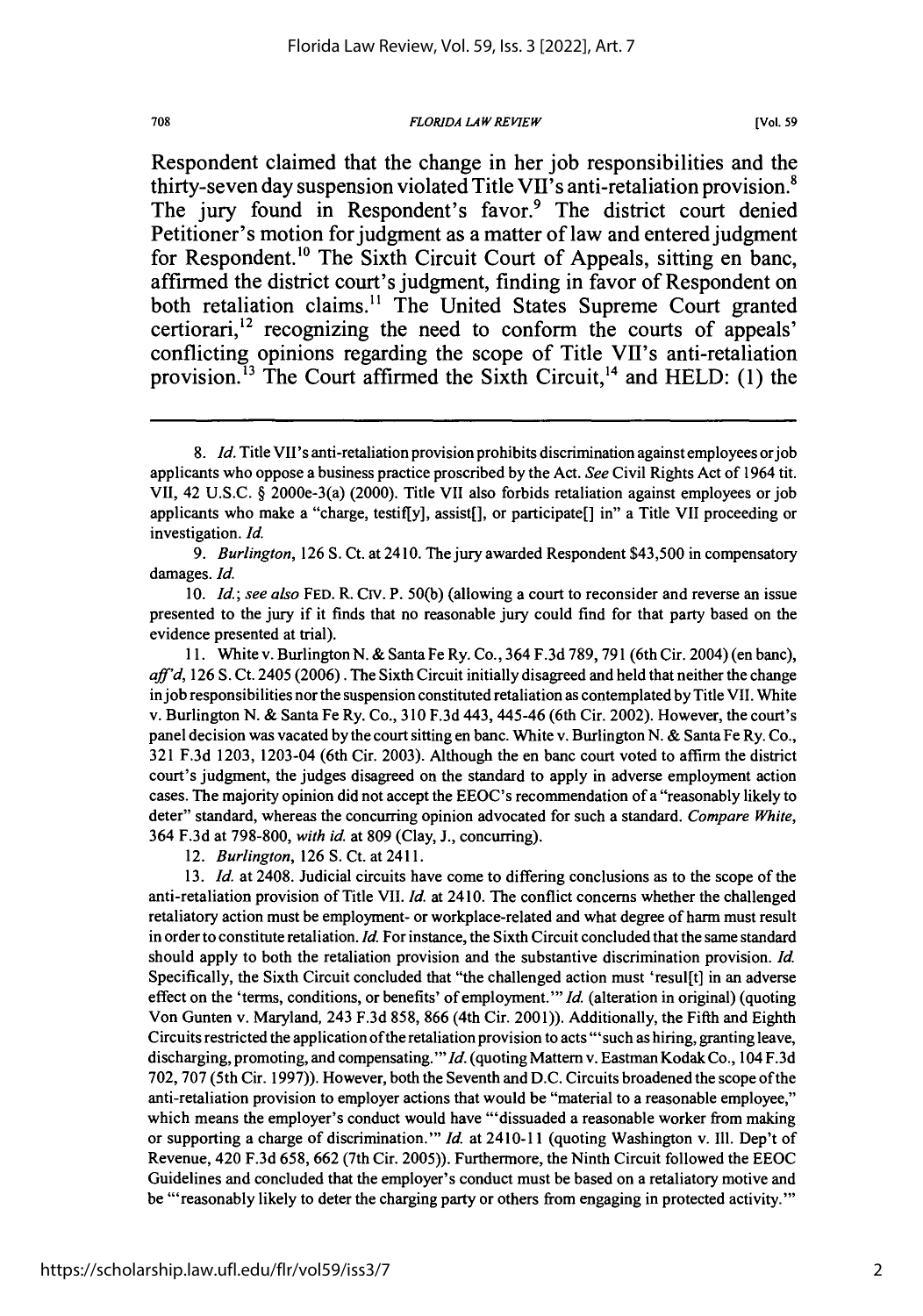#### *CASE COMMENT*

709

anti-retaliation provision is not confined to actions related to employment or that occur in the workplace, and (2) the provision prohibits acts that would be considered materially adverse **by** a reasonable employee or **job** applicant. **"**

The language Congress used in Title VII's substantive antidiscrimination provision differs from that used in the anti-retaliation provision. 6 The conflict between judicial circuits as to the scope of the anti-retaliation provision revolved around how these differences should be interpreted.<sup>17</sup> In *Mattern v. Eastman Kodak Co.*,<sup>18</sup> the Fifth Circuit Court of Appeals confronted such an issue.'9 Appellee Eastman Kodak Company (Eastman) appealed the denial of a motion for judgment as a matter of  $law<sup>20</sup>$  after the jury awarded Mattern damages for retaliation.<sup>21</sup> The court

14. *Id.* at 2418.

15. *Id.* at 2409. According to the Court, the jury reasonably concluded that suspension without pay was materially adverse. *Id.* at 2418.

16. *Id.* at 2411. The anti-discrimination provision states:

It shall be an unlawful employment practice for an employer-

*(1) to fail or refuse to hire or to discharge* any individual, or otherwise to discriminate against any individual *with respect to his compensation, terms, conditions, or privileges of employment,* because of such individual's race, color, religion, sex, or national origin; or

(2) to limit, segregate, or classify his employees or applicants for employment in any way *which would deprive or tend to deprive any individual of employment opportunities or otherwise adversely affect his status as an employee,* because of such individual's race, color, religion, sex, or national origin.

Civil Rights Act of 1964 tit. VII, 42 U.S.C. § 2000e-2(a) (2000) (emphasis added). That provision is limited to discrimination in the employment context. *See Burlington,* 126 **S.** Ct. at 2411-12. However, compare the language of the above-outlined anti-discrimination provision with that of the following anti-retaliation provision:

It shall be an unlawful employment practice for an employer to *discriminate against* any of his employees or applicants for employment, .. . because he has opposed any practice made an unlawful employment practice by this subchapter, or because he has made a charge, testified, assisted, or participated in any manner in an investigation, proceeding, or hearing under this subchapter.

§ 2000e-3(a) (emphasis added). In comparing the provisions, it is clear that the limiting language included in the anti-discrimination provision is not evident in the anti-retaliation provision.

17. *See Burlington,* 126 **S.** Ct. at 2411. The question is whether Congress intended a legal difference in how the provisions were applied. *See id.* at 2412.

- 18. 104 F.3d 702 (5th Cir. 1997).
- 19. *Id.* at 708-09.
- 20. *See* FED. R. Crv. P. 50(b).
- 21. *Mattern,* 104 F.3d at 704.

*Id.* at 2411 (quoting Ray v. Henderson, 217 F.3d 1234, 1242-43 (9th Cir. 2000)). The United States Supreme Court granted certiorari to align the conclusions of the judicial circuits. *See id.*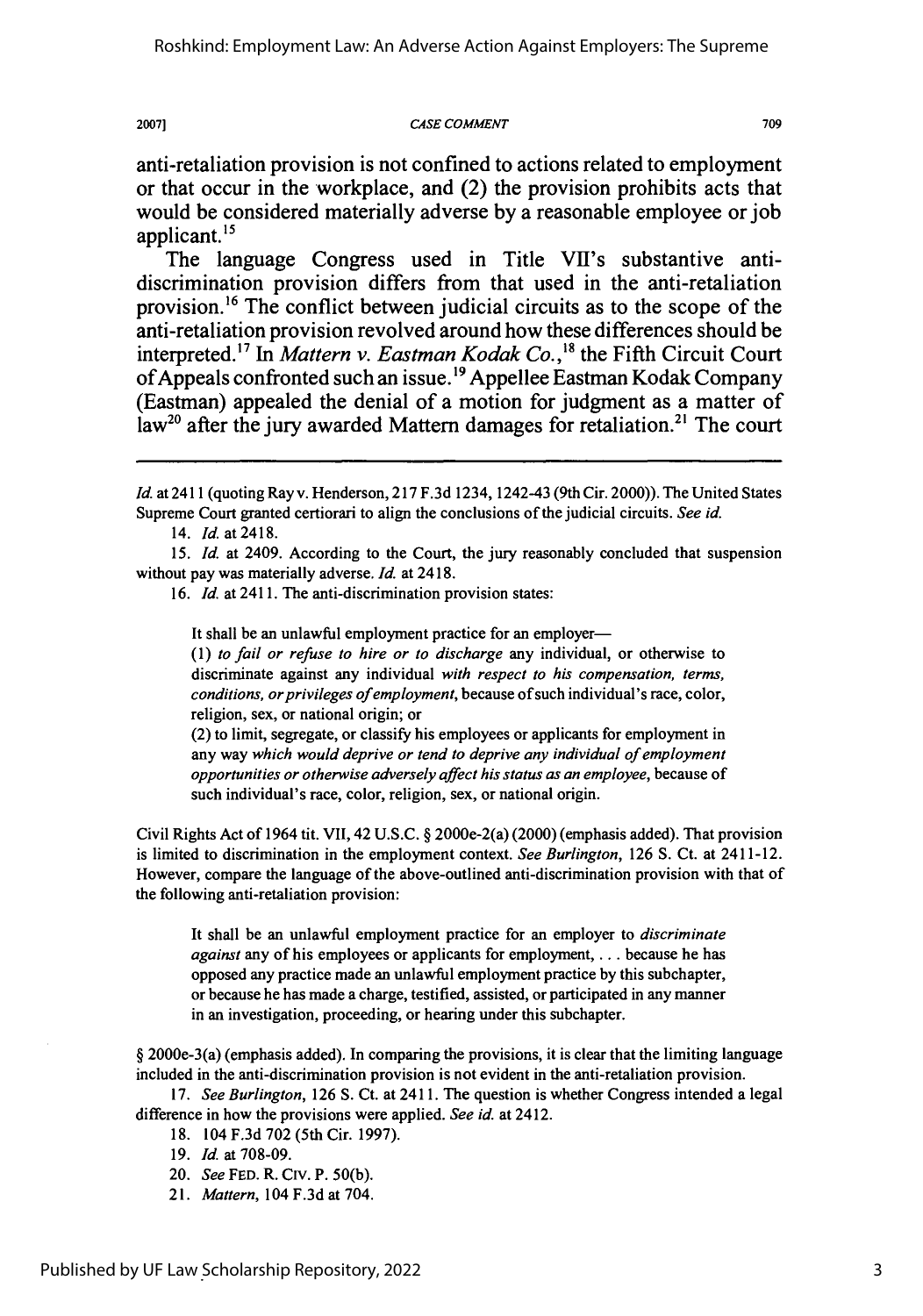#### *FLORIDA LAWREVIEW*

of appeals reversed and rendered judgment for Eastman.<sup>22</sup>

The court followed its longstanding rule that Title VIl's anti-retaliation provision was designed to address only "ultimate employment decisions."<sup>23</sup> The court defined "ultimate employment decisions" to include acts such as "hiring, granting leave, discharging, promoting, and compensating. $24$  Thus, finding that no ultimate employment decisions were made regarding Mattern's employment,<sup>25</sup> the court granted Eastman's motion for judgment as a matter of law.26

Four years later, the Fourth Circuit Court of Appeals, in *Von Gunten v. Maryland*<sup>27</sup> rejected the "ultimate employment decision" standard articulated by the Fifth Circuit in *Mattern28* in favor of conformity between Title VII provisions.29 In *Von Gunten,* an employee claimed that her employer took adverse employment actions against her, thereby violating Title VII's anti-retaliation provision.<sup>30</sup> The district court had granted summary judgment to the employer, and the Fourth Circuit Court of Appeals affirmed.<sup>31</sup> In reaching its decision, the Fourth Circuit interpreted the anti-retaliation provision to prohibit acts that adversely affect "'the terms, conditions, or benefits" of employment.<sup>32</sup>

22. *Id.* at **710.**

24. *Id.* (citing Dollis v. Rubin, 77 F.3d 777, 782 (5th Cir. 1995)). Along with the Fifth Circuit, the Eighth Circuit followed this restricted approach to the interpretation of the antiretaliation provision. *See* Burlington N. & Santa Fe Ry. Co., 126 S. Ct. 2405, 2410 (2006). In effect, the Fifth and Eighth Circuits restricted the application of the anti-retaliation provision by interpreting its language to be more limited than that of the general anti-discrimination provision. *See Mattern,* 104 F.3d at 708-09. The court noted that the anti-discrimination provision is broadened by the inclusion of the phrase "which deprive or 'would tend to deprive,"' whereas the anti-retaliation provision does not exclude such vague harms and only protects against "discrimination." *Id.* at 709. The court interpreted the exclusion to mean the discrimination had to be against the employee in an ultimate employment action and not just an action that may lead to an ultimate employment action. *See id.* at 708-09.

25. Mattem contested that her transfer to another crew was a retaliatory act. *See id.* at 704. Although Mattem was transferred, her departmental supervisor remained the same. *See id.*

26. *Id.* at 709-10.

27. 243 F.3d 858 (4th Cir. 2001).

28. 104 F.3d at 709.

29. *See Von Gunten,* 243 F.3d at 865 (quoting Ross v. Commc'ns Satellite Corp., 759 F.2d 355, 366 (4th Cir. 1985)).

30. *See id.* at 862. Von Gunten claimed the following acts were retaliatory: taking away the state car that had been issued to Von Gunten; forcing her to use her own car for work and travel; reassigning her to other work duties; improperly handling administrative matters; and subjecting her to harassment. *See id.* at 862-63.

31. *See id.* at 861.

32. *Id.* at 865 (quoting Munday v. Waste Mgmt. of N. Am., Inc., 126 F.3d 239,243 (4th Cir. 1997)). Such an articulation of what constitutes an "adverse employment action" aligns the standards of the anti-discrimination and anti-retaliation provisions of Title VII. *See* Burlington N. & Santa Fe Ry. Co. v. White, 126 **S.** Ct. 2405, 2410 (2006). The Sixth Circuit also applied such

<sup>23.</sup> *Id.* at 707.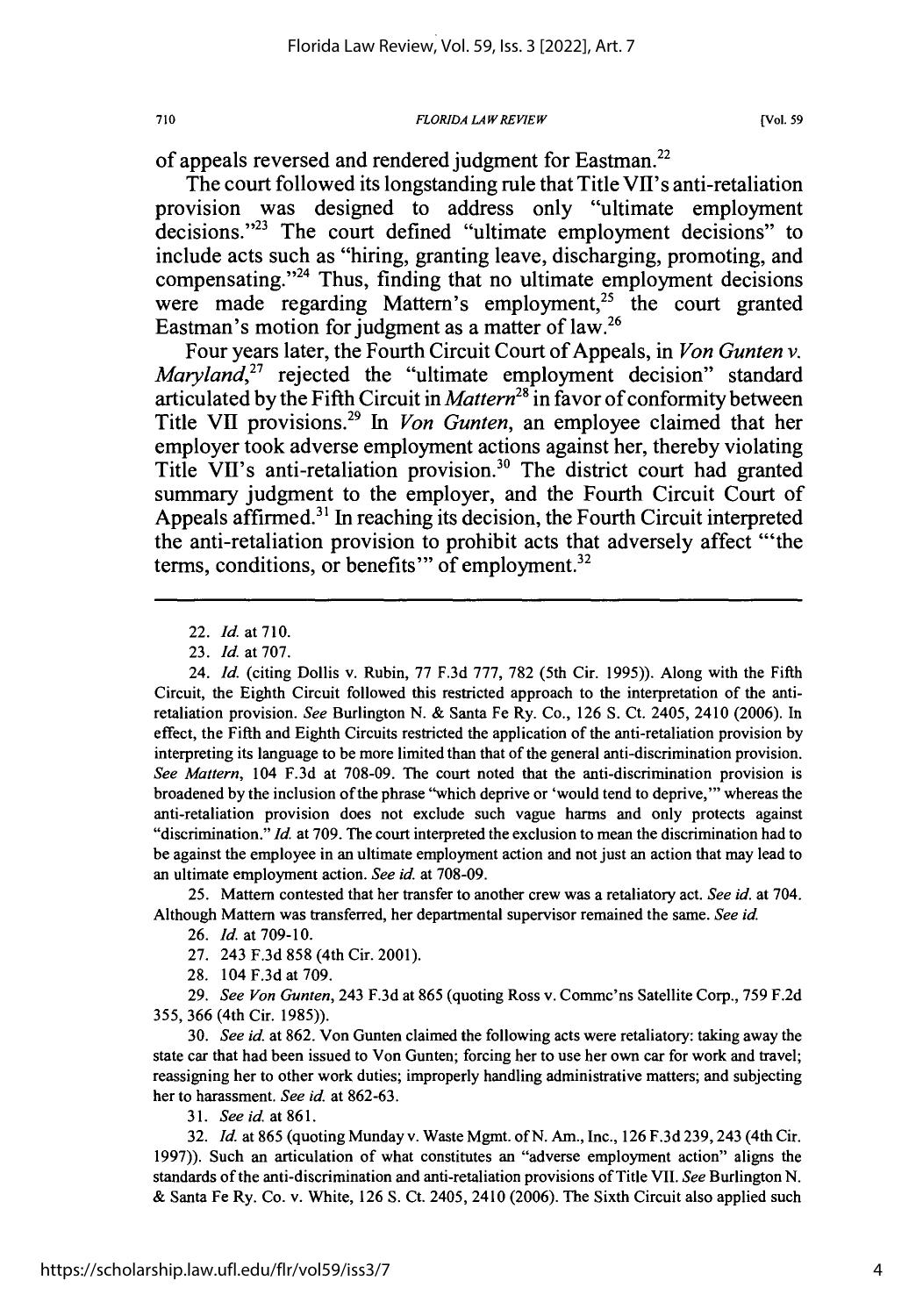2007]

#### *CASE COMMENT*

711

However, in *Ray v. Henderson*<sup>33</sup> the Ninth Circuit Court of Appeals articulated yet another standard. In *Ray,* the employee asserted that the district court erred in granting summary judgment for his employer because he suffered retaliation in violation of Title VII.<sup>34</sup> The court of appeals reexamined the scope of the anti-retaliation provision, reversed the grant of summary judgment, and remanded the case for trial.<sup>35</sup> In reaching its decision, the court rejected the standards articulated **by** the Second, Third, Fifth, and Eighth Circuits.<sup>36</sup> Instead, the court of appeals adopted the **EEOC** interpretation of an "adverse employment action."37 Because the court believed the **EEOC** test properly focuses on deterrent effects, thereby effectuating the purpose of Title VII, it held that an adverse employment action must be "reasonably likely to deter employees from engaging in protected activity."<sup>38</sup>

In contrast, the Seventh Circuit, in *Washington v. Illinois Department of Revenue,39* held that retaliation can occur from acts either inside or outside the workplace and need not entail an adverse employment action.<sup>40</sup> *In Washington,* an employee brought suit against her employer for alleged retaliation.<sup>41</sup> The magistrate granted summary judgment for the Department of Revenue, reasoning that the employee had not established a prima facie case for retaliation.<sup>42</sup> According to the magistrate, there had not been an adverse employment action, and without an adverse employment action,

*35. See id.* at 1244-46.

36. *See id.* at 1242. The Second and Third Circuits interpreted an adverse employment action as something that materially affected the terms and conditions of employment. *See id.* (citing Robinson v. City ofPittsburgh, 120 F.3d 1286, 1300 (3d Cir. 1997); Torres v. Pisano, 116F.3d625, 640 (2d Cir. 1997)). The Fifth and Eighth Circuits adopted the restrictive "ultimate employment action" test, which required that the act be related to hiring, firing, promoting, and demoting to constitute an adverse employment action. *See id.* (citing Mattern v. Eastman Kodak Co., 104 F.3d 702, 707 (5th Cir. 1997); Ledergerber v. Stangler, 122 F.3d 1142, 1144 (8th Cir. 1997)).

37. *Id.* at 1243. The EEOC considers an adverse employment action to include acts that are "'reasonably likely to deter the charging party or others from engaging in protected activity."' *Id.* at 1242-43 (quoting EEOC, COMPLIANCE MANUAL **§** 8 (1998)). Although the EEOC Guidelines are not binding authority, they "'constitute a body of experience and informed judgment to which courts and litigants may properly resort for guidance."' *Id.* at 1243 (quoting Meritor Sav. Bank v. Vinson, 477 U.S. 57, 65 (1986)).

38. *Id.* at 1243.

39. 420 F.3d 658 (7th Cir. 2005).

40. *Id.* at 660.

41. *Id.* at 659. The employee challenged a change in work hours as retaliatory. *Id.*

42. *Id.* The parties agreed to have a magistrate resolve the dispute. *Id.; see also* 28 U.S.C. § 636(c) (2000) (allowing a magistrate judge to conduct all proceedings in a civil matter upon consent of the parties).

alignment of the standards. *See id.*

<sup>33. 217</sup> F.3d 1234 (9th Cir. 2000).

<sup>34.</sup> *See id.* at 1239-40. The employee claimed his employer retaliated **by** changing the work policy and pay. *See id.* at 1240.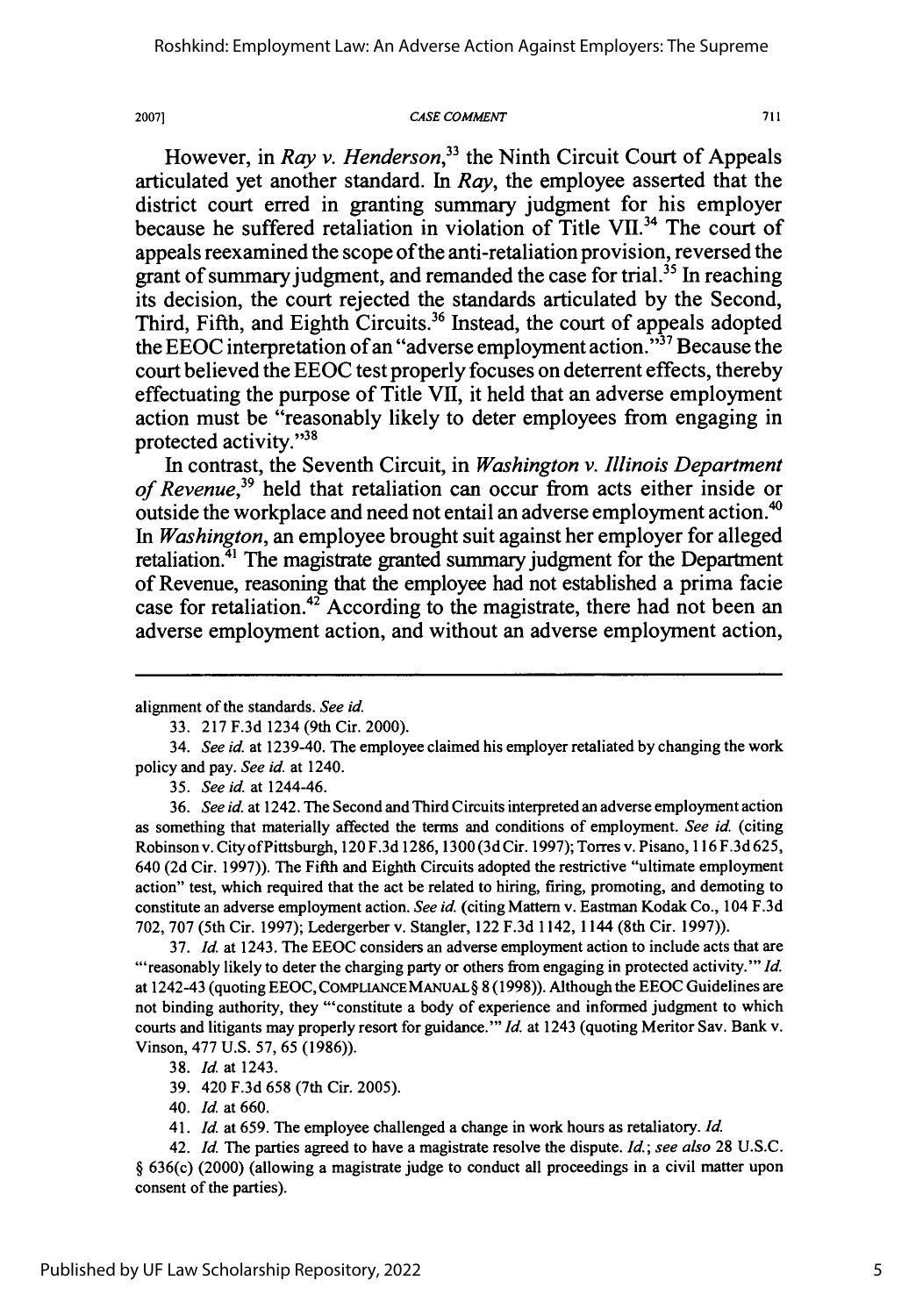there was no violation of Title **VII.<sup>43</sup>**On appeal, the court reversed the magistrate's decision and remanded the case for trial.<sup>44</sup>

The court recognized that the term "adverse employment action" is not an explicit requirement of Title VII itself.<sup>45</sup> Rather, the court believed that "adverse employment action" is just "judicial gloss" on the word "discrimination.<sup>746</sup> Therefore, the court considered what the word "discrimination" meant within the context of Title VII.<sup>47</sup> The court concluded that an action is discriminatory if a reasonable employee considers such action "material."<sup>48</sup> The court then defined "material" as an action that would dissuade "a reasonable worker from making or supporting a charge of discrimination."<sup>49</sup>

The *Washington* court took an important step in recognizing the illusory requirement that a retaliatory act be an adverse employment action in order to be cognizable under the anti-retaliation provision of Title **VII.<sup>50</sup>** Such a possibility was not considered in the decisions of *Mattern,5' Von Gunten*,<sup>52</sup> or *Ray.*<sup>53</sup> The instant Court considered these conflicting decisions in articulating a comprehensive and unified standard for applying the anti-retaliation provision of Title VII.<sup>54</sup> The instant Court

43. *Washington,* 420 F.3d at 659.

44. Id. at 663.

*45.* Id. at 660.

46. *Id.* The court noted that care should be taken not to confuse gloss with the language of the statute. Id.

47. Id.

48. Id. at 662. The D.C. Circuit also applied this standard. *See* Burlington N. & Santa Fe Ry. Co. v. White, 126 S. Ct. 2405, 2410 (2006) (citing Rochon v. Gonzales, 438 F.3d 1211, 1217-18 (D.C. Cir. **2006)).**

49. *Washington,* 420 F.3d at 662. Therefore, the court concluded that a reassignment that did not affect pay or promotion opportunities was not material because it would not dissuade a reasonable employee from making or supporting a charge of discrimination, and thus, such conduct did not support a cause of action for retaliation. *See id.* However, if the employee had a vulnerability, the analysis of materiality should be done within the context of a reasonable employee with a similar vulnerability. *See* id. The court also noted that the articulated definition of discrimination applied to all provisions of Title VII that use the word "discrimination," including, but not limited to, both the anti-discrimination and anti-retaliation provisions. Id.

*50. See* id. at 660.

51. Mattern v. Eastman Kodak Co., 104 F.3d 702, 707 (5th Cir. 1997) (treating adverse employment action as a required element of a retaliation claim); *see also supra* notes 23-26 and accompanying text.

52. Von Gunten v. Maryland, 243 F.3d 858, 866 (4th Cir. 2001) (holding Congress intended adverse employment action to be a requisite for a retaliation claim); *see also supra* note 32 and accompanying text.

53. Ray v. Henderson, 217 F.3d 1234, 1242-43 (9th Cir. 2000) (accepting that to establish a retaliation claim, a plaintiff must show an adverse employment action); *see also supra* notes 37- 38 and accompanying text.

*54. See* Burlington N. & Santa Fe Ry. Co. v. White, 126 **S.** Ct. 2405, 2410-11 (2006).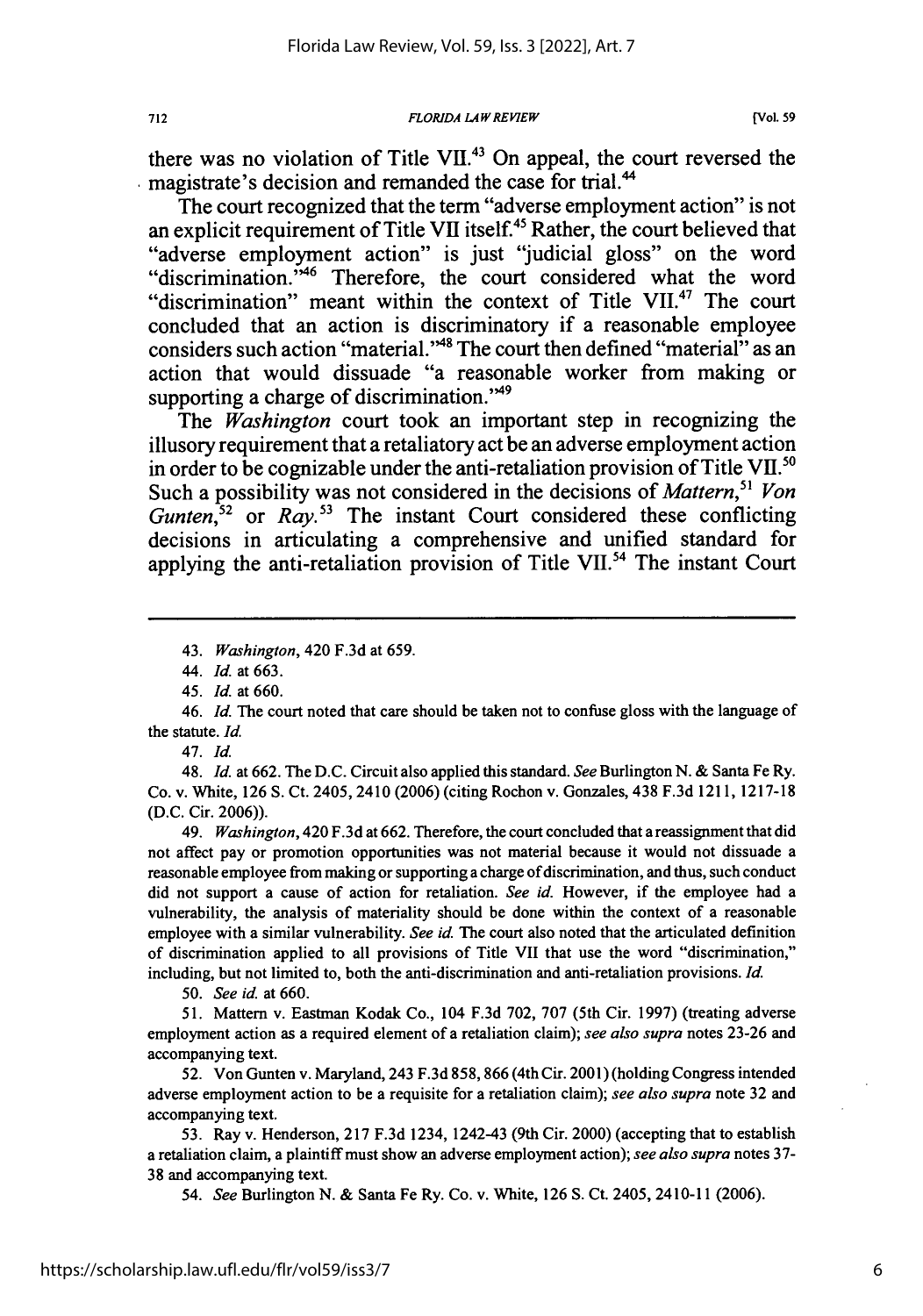#### *CASE COMMENT*

rejected the standards applied by the courts of appeals that (1) treated the anti-retaliation and the anti-discrimination provisions as prohibiting the same conduct,<sup>55</sup> and (2) limited actionable retaliation to "ultimate employment decisions."<sup>56</sup> Finding that Title VII's anti-discrimination and anti-retaliation provisions are not coterminous,<sup>57</sup> the instant Court extended the anti-retaliation provision to those acts that would "'dissuade[] a reasonable worker from making or supporting a charge of discrimination."<sup>58</sup>

The instant Court first analyzed the difference between the words used in the anti-discrimination and anti-retaliation provisions and noted that courts presume that Congress acted intentionally when words differ "'in the disparate inclusion or exclusion" of words.<sup>59</sup> To support the belief that Congress intended a difference in application for the two provisions, the Court examined the provisions' different purposes.<sup>60</sup> The substantive antidiscrimination provision seeks to provide a workplace where individuals are not discriminated against, whereas the anti-retaliation provision seeks to prevent an employer from interfering with an employee's effort to enforce Title VII's guarantees.<sup>61</sup> To secure the objective of the substantive provision, the Court found that only employment-related discrimination needs to be prevented. $62$  To achieve the second objective, however, more than mere employment-related actions need to be prevented.<sup>63</sup> The Court reasoned that limiting the provision's application to only employmentrelated actions would not deter many forms of effective retaliation, and, therefore, it would fail to achieve the purpose of granting unfettered access

63. Id.

<sup>55.</sup> *See Von Gunten,* 243 **F.3d** at **866** (articulating the standard for both the Fourth and Sixth Circuits).

<sup>56.</sup> *Mattern,* 104 F.3d at 707 (articulating the standard for both the Fifth and Eighth Circuits).

<sup>57.</sup> *See Burlington,* 126 S. Ct. at 2414.

<sup>58.</sup> *Id.* at 2415 (quoting Rochon v. Gonzales, 438 F.3d 1211, 1219 (D.C. Cir. 2006)). This standard extends the protection against retaliation beyond workplace- or employment-related acts. *See id.* at 2414.

*<sup>59.</sup> Id.* at 2412 (quoting Russello v. United States, 464 U.S. 16, 23 (1983)). The specific wording of the anti-discrimination provision that the Court considered was the following: "'It shall be an unlawful employment practice for an employer—(1) *to fail or refuse to hire or to discharge* **...** or otherwise to discriminate against any individual *with respect to his compensation, terms, conditions, or privileges of employment* **.... '** *Id.* at 2411 (quoting Civil Rights Act of 1964 tit. VII, 42 U.S.C. § 2000e-2(a) (2000) (emphasis added)). Compare this with the specific wording of the anti-retaliation provision that the Court considered: "'It shall be an unlawful employment practice for an employer to *discriminate against* any of his employees **...."'** Id. (quoting Civil Rights Act of 1964 tit. VII, 42 U.S.C. § 2000e-3(a) (2000) (emphasis added)).

<sup>60.</sup> 1d. at 2412.

<sup>61.</sup> Id.

<sup>62.</sup> *Id.*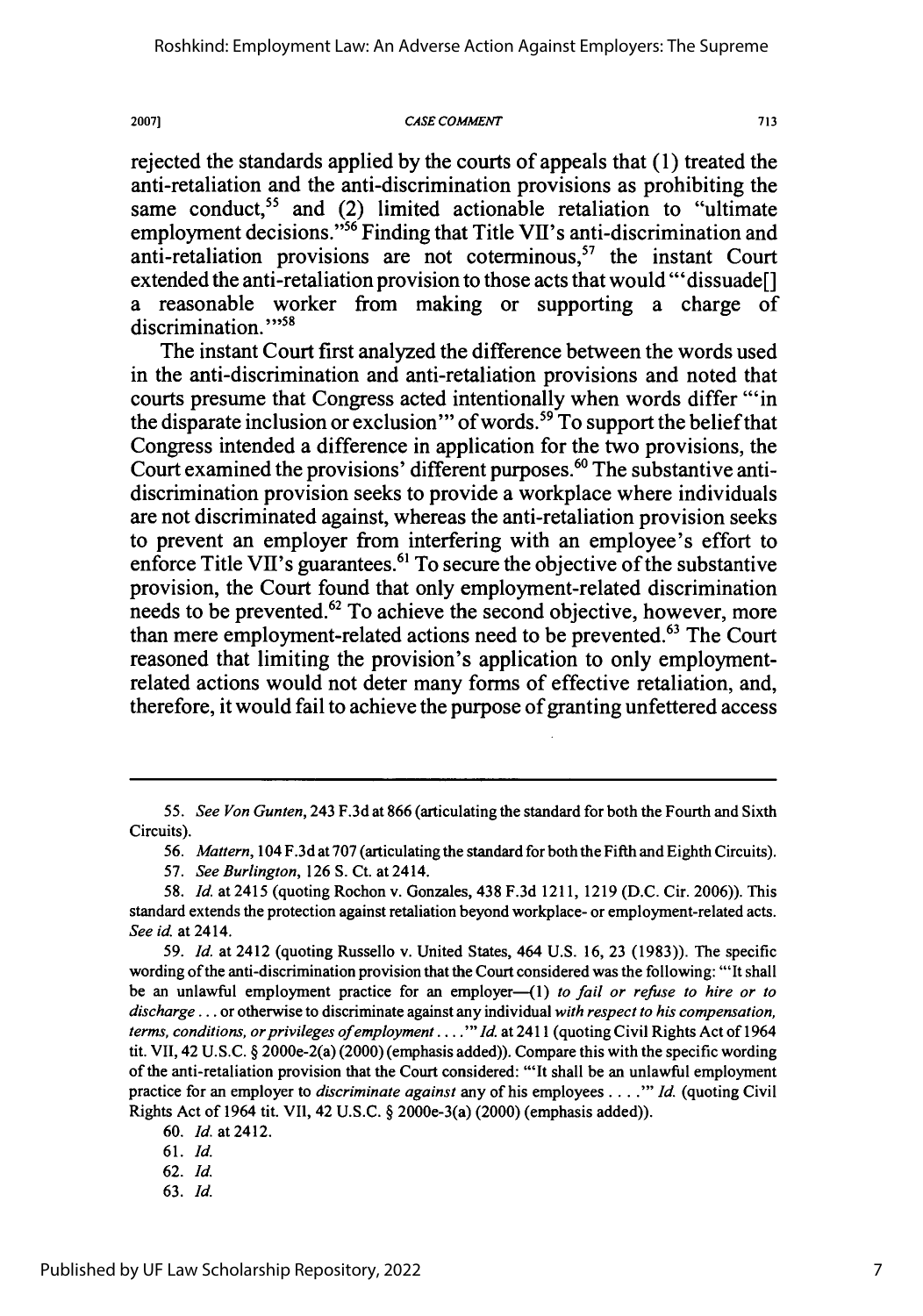**FLORIDA LAW REVIEW** 

to the remedies available under Title **VII.6** Furthermore, the Court noted that the enforcement of Title **VH** depends on employees who are willing to cooperate, file complaints, and act as witnesses.<sup>65</sup> Thus, interpreting the anti-retaliation provision as granting broad protection against retaliation helps to assure employee cooperation.<sup>66</sup> Consequently, the Court extended the scope of the anti-retaliation provision beyond employment-related retaliatory acts.<sup>67</sup>

However, the Court was conscious of the need to put limits on the types of harms that would amount to retaliation. 68 As a result, the Court held that the anti-retaliation provision does not protect an individual from all retaliation, but only from retaliation that produces injury or harm.<sup>69</sup> Again, the Court was faced with conflicting conclusions from differing courts of appeals. <sup>7</sup> ' The Court agreed with the formulation adopted **by** the Seventh and D.C. Circuits.<sup>71</sup> Thus, the standard for determining whether an act constitutes retaliation is whether a "reasonable employee would have found the challenged action materially adverse."<sup>72</sup> The Court defined a "materially adverse act" as an act which would "'dissuade[] a reasonable worker from making or supporting a charge of discrimination.<sup> $373$ </sup> The standard is general because the significance of a retaliatory act will often depend on the particular circumstances.<sup>74</sup> An act that may be immaterial

70. *Id.* at 2415; *see also supra* notes 23-24 and accompanying text (establishing the standard of the Fifth Circuit in *Mattern); supra* notes 32, 38, and accompanying text (establishing the Fourth Circuit's standard in *Von Gunten* and the Ninth Circuit's standard in *Ray).*

**71.** *Burlington,* **126 S.** Ct. at 2415. The formulation **by** these circuits was set out in *Washington. See supra* notes 48-49 and accompanying text.

**72.** *Burlington,* **126 S.** Ct. at 2415. The Court referred to reactions of a reasonable employee to establish an objective standard forjudging harm. *See id.* Applying an objective standard enables a court to avoid the uncertainties and unfairness that typically plague the determination of subjective feelings. *See id.*

**73.** *Id.* (quoting Rochon v. Gonzales, 438 **F.3d** 1211, **1219 (D.C.** Cir. **2006)).** The Court defined a "materially adverse act" because it is important to distinguish material from trivial harms. *See id.* The Court noted that Title **VII** does not set out a general civility code that protects an employee from petty slights or minor annoyances. *Id.* Rather, Title **VII's** anti-retaliation provision seeks to prevent an employer from interfering with an employee's access to Title VII's remedies. *See id.* Therefore, the anti-retaliation provision prohibits those actions that are likely to deter victims of discrimination from filing a complaint with the **EEOC,** the courts, or their employer. *See id.*

74. *See id.* For example, a schedule change may make little difference to many workers but may matter to a young mother, or similarly, a supervisor's refusal to invite an employee to lunch may not matter unless the lunch consists of a training session that would contribute to an

714

<sup>64.</sup> *Id.* (citing Robinson v. Shell Oil Co., 519 U.S. 337, 346 (1997)).

<sup>65.</sup> *Id.* at 2414.

<sup>66.</sup> *Id.*

<sup>67.</sup> *Id.*

<sup>68.</sup> *See id.* at 2415.

<sup>69.</sup> *Id.* at 2414.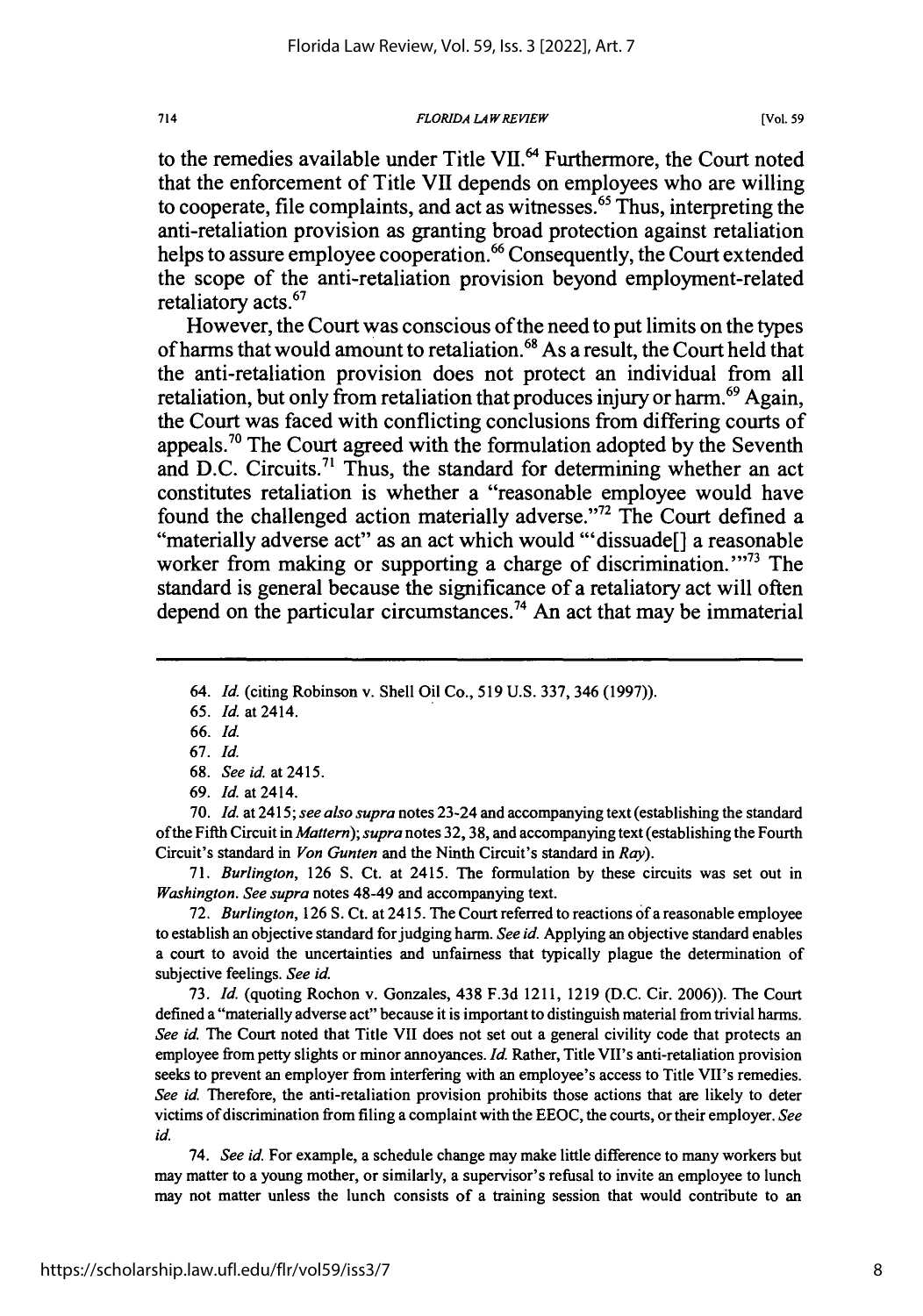#### *CASE COMMENT*

715

in some situations may be material in others.<sup>75</sup>

2007]

Applying the articulated standard to the facts of the instant case, the Court found that there was sufficient evidence to support the jury's verdict in Respondent's favor.<sup>76</sup> The Court held that the change in work assignments" was a form of forbidden retaliation because it would tend to discourage a reasonable employee from bringing discrimination charges.<sup>78</sup> Further, the Court found that a reasonable employee would consider an indefinite suspension without pay a deterrent to filing a discrimination complaint, even if the employee eventually received backpay.<sup>79</sup> Thus, after resolving the conflict among the circuit courts' interpretations of the antiretaliation provision of Title VII, the Court upheld the Sixth Circuit's judgment in Respondent's favor.<sup>86</sup>

**By** broadening the anti-retaliation provision, the Court has granted employees an enormous victory **by** extending the reach of the provision to acts outside the scope of employment. One can only speculate whether such an extension will serve the purpose of Title **VII** or whether the Court

77. Respondent was reassigned from forklift duty to standard track laborer tasks. *See supra* note 4.

78. *See Burlington,* 126 S. Ct. at 2416. This is consistent with the EEOC Guidelines. *See id.* However, it should be noted that reassignments are not automatically actionable. *See id.* at 2417. There must first be a showing that the reassignment is materially adverse. *See id.* Whether the reassignment is materially adverse depends on the circumstances of the particular case and should be analyzed from the perspective of a reasonable person in the plaintiff's position. *See id.* In the instant case, there was sufficient evidence that (1) the track labor duties were more onerous, (2) the forklift position was more prestigious, and (3) the forklift position was considered a better job. *See* White v. Burlington N. & Santa Fe Ry. Co., 364 F.3d 789, 803 (6th Cir. 2004). Therefore, a reasonable jury could conclude the reassignment would have been materially adverse to a reasonable employee. *See Burlington,* 126 **S.** Ct. at 2417.

79. *See Burlington,* 126 S. Ct. at 2417. Therefore, the Court found it was reasonable for the jury to conclude that the thirty-seven day suspension without pay was materially adverse. *See id* at 2418.

80. *See id.* at 2418. Justice Breyer delivered the opinion of the Court and was joined by Chief Justice Roberts and Justices Stevens, Scalia, Kennedy, Souter, Thomas, and Ginsburg. *See id.* at 2408. Justice Alito concurred in the judgment. *See id.* at 2418 (Alito, J., concurring). Justice Alito interpreted the anti-retaliation provision to be harmonized with the anti-discrimination provision and thus to prohibit retaliation "'with respect to... compensation, terms, conditions, or privileges of employment." *Id.* Alito further articulated that the action must be materially adverse, which he defined as a significant change in employment status (such as hiring, firing, failing to promote, reassignment, or significant change in benefits). *Id.* Under this interpretation, Alito would affirm the judgment of the Court of Appeals since the reassignment and suspension without pay qualify as adverse employment actions. *See id.* at 2421.

employee's professional development. *See id.* at 2415-16.

*<sup>75.</sup> See id.* at 2416 (citing Washington v. Ill. Dep't of Revenue, 420 F.3d 658, 661 (7th Cir. 2005)); *see also supra* note 74 (providing examples).

<sup>76.</sup> *See Burlington,* 126 **S.** Ct. at 2416. The jury found that both the reassignment of Respondent's work duties and the thirty-seven day suspension without pay amounted to retaliation. *Id.*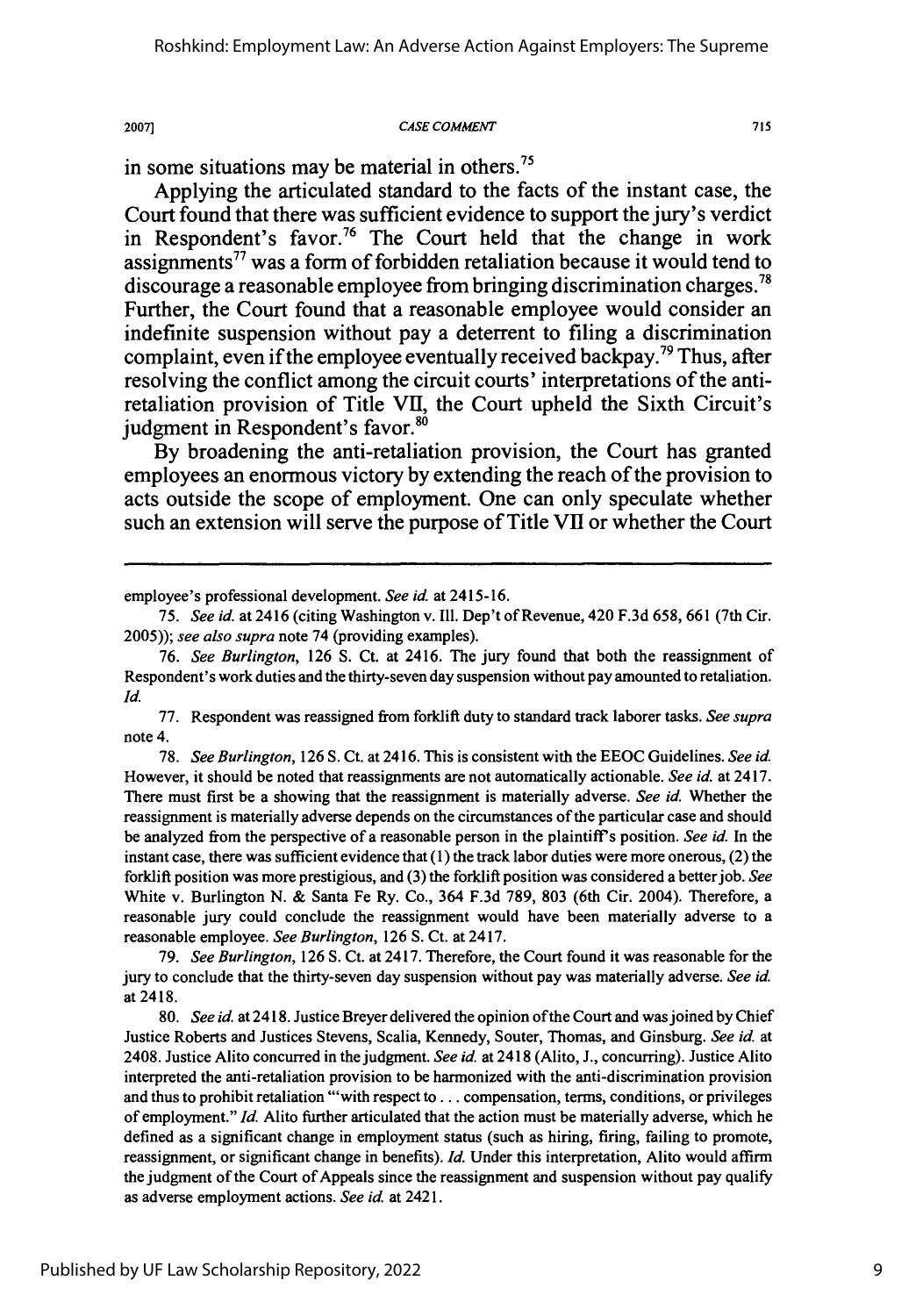*FLORIDA LA WREVIEW*

has simply opened the floodgates to excessive litigation. However, the fact that the Court's articulated standard has already been applied effectively in the Seventh and D.C. Circuits seems to contradict any skepticism concerning future application of the standard.<sup>81</sup>

If the Court had followed the standard articulated by the Fourth Circuit, retaliatory claims would encompass "ultimate employment decisions" and extend only to acts that adversely affect "the terms, conditions, or benefits" of employment.<sup>82</sup> Although such a restriction would not encompass retaliatory acts that occur outside the workplace, this standard would have provided a degree of protection to employers. The "terms, conditions, or benefits"-of-employment standard balances employees' need for protection beyond "ultimate employment decisions" with employers' need for a bright-line standard when taking actions that may affect employees.

In contrast, the reasonableness standard articulated by the Court does not provide employers with a bright-line rule. Because the reasonableness standard calls for an examination of whether a reasonable employee in similar circumstances would have been dissuaded from taking advantage of Title VIl's guarantees, what is reasonable in one situation may not be reasonable in another.<sup>83</sup> Thus, employers can take few precautions to protect themselves against retaliation claims.

Although the conclusion of the Court is consistent with the purpose of Title VII,<sup>84</sup> the holding has implications on the standard for granting summary judgment.<sup>85</sup> Previously, in circuits that required a connection between the victim's employment and the challenged retaliatory act, judges could grant summary judgment to an employer if no connection between the challenged act and the victim's employment existed.<sup>86</sup>

84. *See supra* note 2 and accompanying text (noting that primarily, the purpose of the Act is to compensate individuals who have suffered as a result of an unlawful employment practice).

<sup>81.</sup> *See supra* notes 48-49 and accompanying text.

<sup>82.</sup> Von Gunten v. Maryland, 243 F.3d 858,865-66 (4th Cir. 2001) (citing Munday v. Waste Mgmt. of N. Am., Inc., 126 F.3d 239, 243 (4th Cir. 1997)).

<sup>83.</sup> *See supra* notes 74-75 and accompanying text. For example, a change in work hours to a childless employee may be reasonable, but if an employee had children, the change may be unreasonable. Similarly, transferring an employee to another department to separate the harasser from the victim may be reasonable in some situations and unreasonable in others. Therefore, the burden placed on employers is incredibly high. The employer must take the factors into consideration before making ajudgment call as to whether ajury will view such acts as reasonable.

<sup>85.</sup> *See* Tyree P. Jones, Jr., *Litigation Strategy: Summary Judgment, Including Views from the Bench, in* EMPLOYMENT LAW INSTITUTE **(35TH** ANNUAL) 785,794-95 (Practicing Law Inst. ed., 2006).

<sup>86.</sup> *See generally* Von Gunten v. Maryland, 243 F.3d 858 (4th Cir. 2001) (assessing whether the district court's grant of summary judgment as to the retaliation claim was appropriate); Ray v. Henderson, 217 F.3d 1234 (9th Cir. 2000) (assessing whether the district court's grant of summary judgment as to the retaliation claim was appropriate).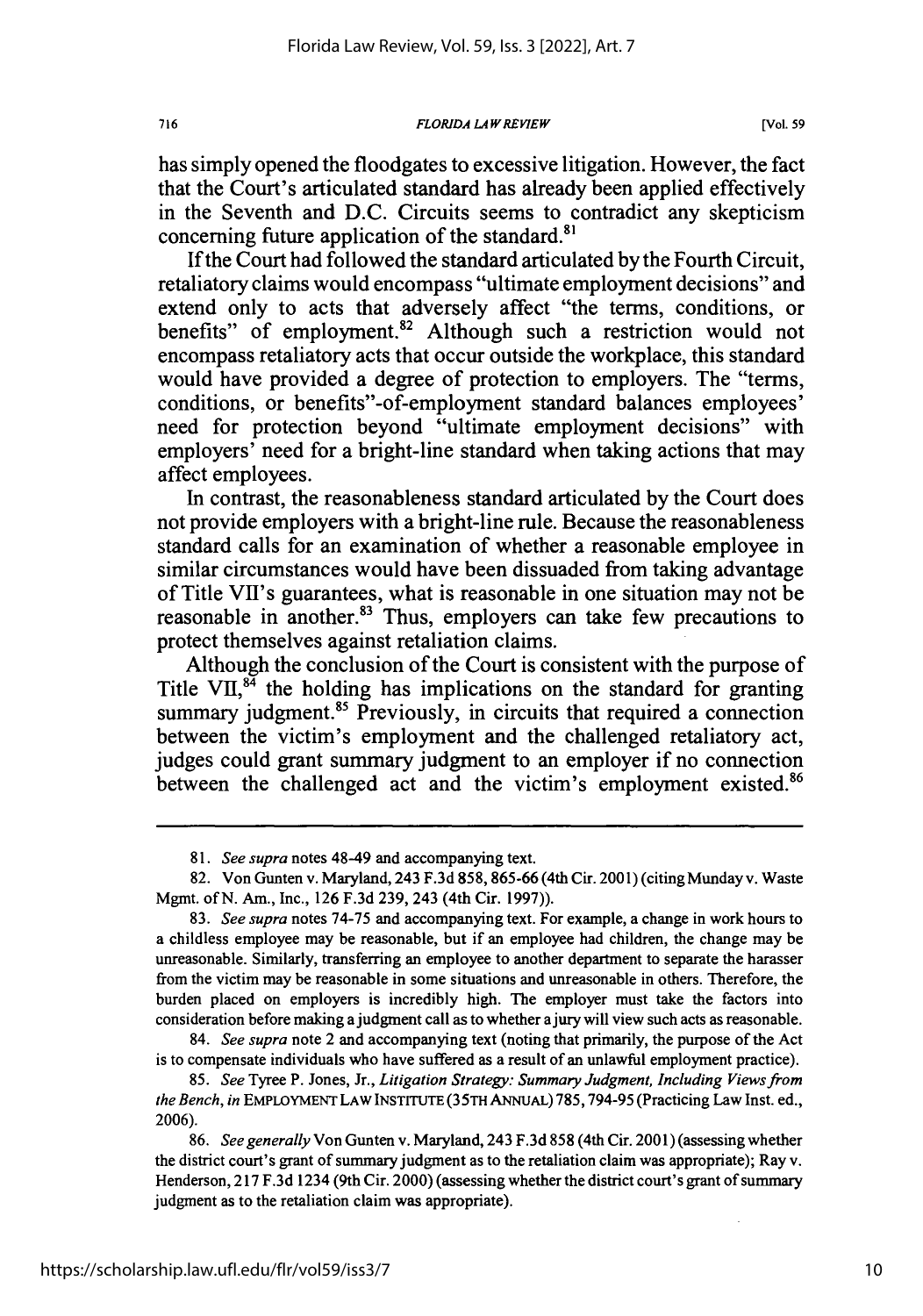**CASE COMMENT**

20071

717

However, because the Court's articulated standard requires an analysis of what would deter a reasonable employee, obtaining summary judgment will now be much more difficult for the employer. Because the reasonableness factor requires submission of the issue to a jury, it would be improper to resolve the issue via summary judgement.<sup>87</sup> Thus, with summary judgment no longer available to employers, the cost of and time spent defending against retaliation claims will increase exponentially.<sup>88</sup> Furthermore, employers must now be much more cognizant of the actions taken against an employee who has made, or is supporting, a charge of discrimination.<sup>89</sup> In effect, the Court's standard for retaliation limits an employer's ability to investigate charges of discrimination.<sup>90</sup>

Furthermore, the articulated standard, as it applies to the anti-retaliation provision of Title **VII,** will likely have future implications on the interpretation of the anti-retaliation provision of the Age Discrimination in Employment Act **(ADEA)** because the **ADEA** has an anti-retaliation provision similar to that of Title VII.<sup>91</sup> Both Acts prohibit "discrimination"

89. For example, if an employee has complained of sexual harassment and the employer suspends the employee to conduct a formal internal investigation, the employer may be liable for retaliation because, according to the Court, a reasonable employee would deem suspension without pay a deterrent from filing a charge of discrimination. *See supra* note 79 and accompanying text.

90. For example, it is not atypical for an employer to transfer an employee to another department while conducting an internal investigation. *See, e.g.,* Saxton v. AT&T, 10 F.3d 526,535 (7th Cir. 1993). However, under the Court's standard, the employer may be liable for retaliation if the jury concludes that such an action would deter a reasonable employee from filing a discrimination complaint. *See* Burlington N. & Santa Fe Ry. Co. v. White, 126 S. Ct. 2405, 2409 (2006).

91. The Age Discrimination in Employment Act's prohibition against retaliation states:

It shall be unlawful for an employer to discriminate against any of his employees or applicants for employment **...** because such individual **...** has opposed any practice made unlawful by this section, or because such individual, member or applicant for membership has made a charge, testified, assisted, or participated in any manner in an investigation, proceeding, or litigation under this [Act].

Age Discrimination in Employment Act, 29 U.S.C.A. § 623(d) (West 2007). Compare this standard with Title VII's anti-retaliation provision. *See supra* note 16. *See also* Winfield, *supra* note 87, at 55.

<sup>87.</sup> This issue must be submitted to the jury because "reasonableness" is a matter of fact rather than law. *See* Jones, *supra* note 85, at 794; Tori L. Winfield, *Labor and Employment Law: Retaliation: Employers Had Better Watch Their Backs:* Burlington Northern & Santa Fe Railway Company v. White, 80 FLA. BAR **J. 53,** 55 (Dec. 2006). Further, the Court's standard requires an examination of the retaliation in light of the victim's specific circumstances. *See supra* note 74 and accompanying text.

<sup>88.</sup> *See* Winfield, *supra* note 87, at 55; *see also* Craig Robert Senn, *Knowing and Voluntary Waivers of Federal Employment Claims: Replacing the Totality of Circumstances Test with a "Waiver Certainty" Test,* 58 FLA. L. REv. 305 (2006) (demonstrating other obstacles employers face when they attempt to resolve discrimination lawsuits).